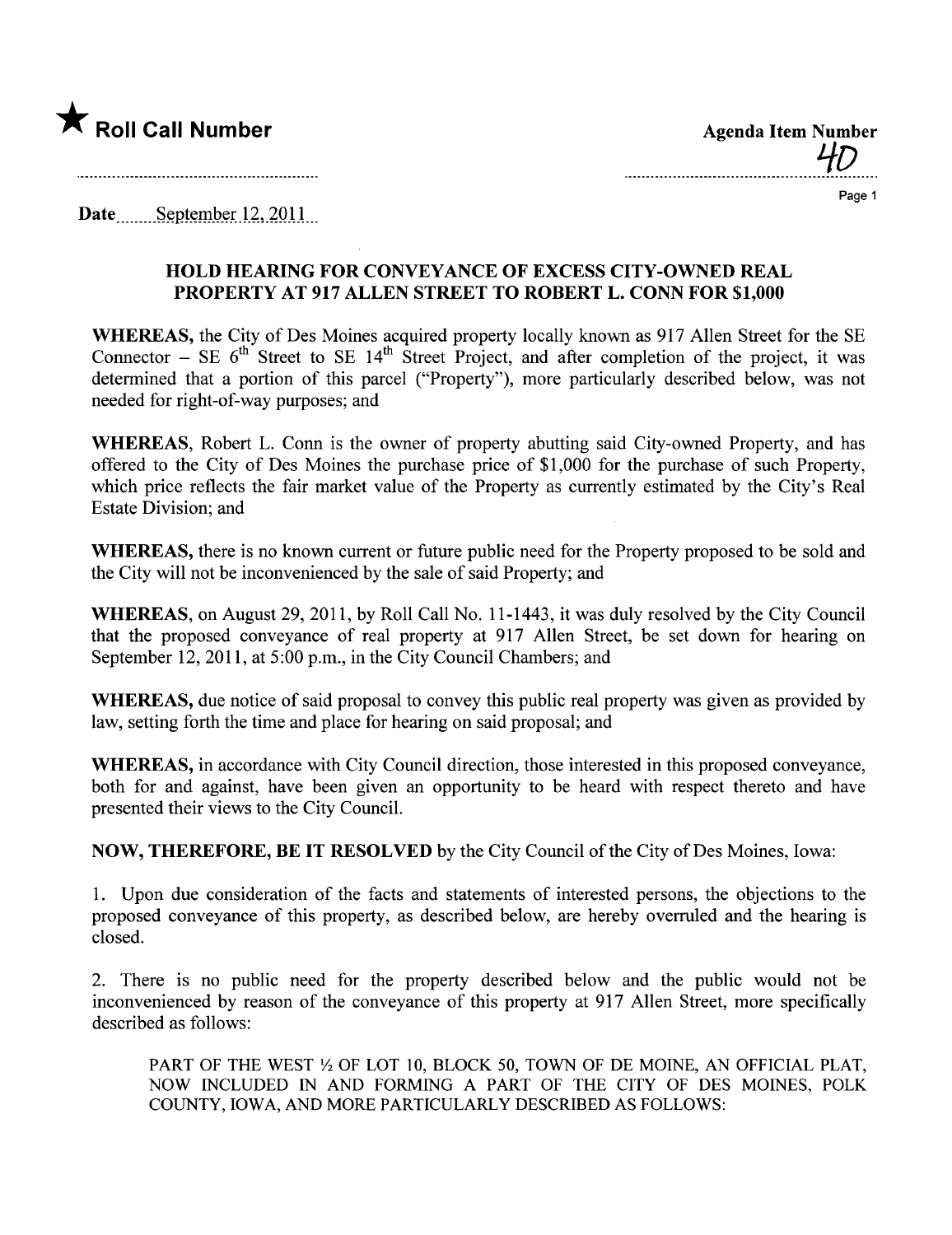

Page 2

Date  $\frac{\text{September } 12, 2011}{\text{September } 12, 2011}$ 

BEGINING AT THE NORTHEAST CORNER OF THE WEST HALF OF SAID LOT 10; THENCE SOUTH 14°(DEGREES) 54' (MINUTES) 36"(SECONDS) EAST, 55.92 FEET ON THE EAST LINE OF SAID WEST HALF TO THE SOUTH LINE OF SAID LOT 10; THENCE SOUTH 74°55'09" WEST, 70.05 FEET ON SAID SOUTH LINE TO THE SOUTHWEST CORNER OF SAID LOT 10; THENCE NORTH 01°05'02" WEST, 42.03 FEET; THENCE NORTHEAST 26.55 FEET ON A 20.00 FOOT RADIUS CURVE TO THE RIGHT WITH A CHORD LENGTH OF 24.64 FEET AND BEARS NORTH 36°56'02" EAST TO THE NORTH LINE OF SAID LOT 10; THENCE NORTH 74°57'46" EAST, 40.63 FEET ON SAID NORTH LINE TO THE POINT OF BEGINNING, CONTAINING 3,486 SQUARE FEET MORE OR LESS.

3. That the sale and conveyance of such excess City-owned property to Robert L. Conn for \$1,000, together with payment by such grantee of the estimated publication and recording costs for this transaction, be and is hereby approved.

4. The Mayor is authorized and directed to sign the Offer to Purchase and Quit Claim Deed for the conveyance as identified above, and the City Clerk is authorized and directed to attest to the Mayor's signature.

5. The City Clerk is authorized and directed to forward the original of this Deed, together with a certified copy of this resolution and of the affidavit of publication of the notice of this hearing, to the Real Estate Division of the Engineering Department for the purpose of causing said documents to be recorded.

6. The Real Estate Division Manager is authorized and directed to forward the original of the Deed, together with a certified copy of this resolution and of the affidavit of publication of the notice of this hearing, to the Polk County Recorder's Office for the purpose of causing these documents to be recorded.

7. Upon receipt of the recorded documents back from the Polk County Recorder, the Real Estate Division Manager shall mail the original of the Deed and copies of the other documents to the grantee.

8. The proceeds from the sale of this property will be deposited into the following account: 2011-2012 CIP, Page Street Improvements - 15, Fed Title 23 Land Sales, STR500.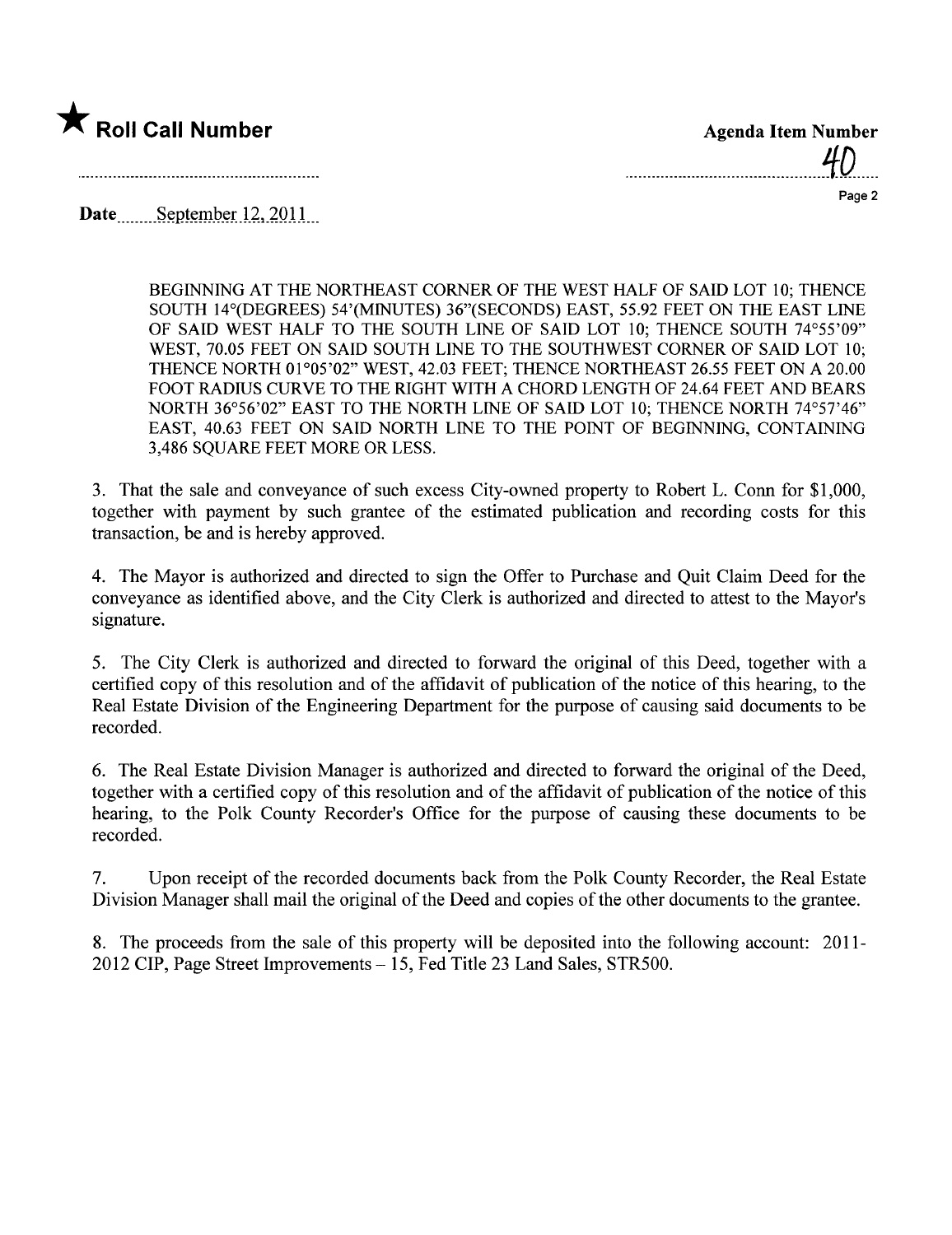

Date  $\frac{\text{September 12,2011}}{\text{September 12}}$ 

(Council Communication No. 11 -  $\frac{58}{\omega}$ )

Page 3

Moved by to adopt.

**APPROVED AS TO FORM:** Nunk

Glenna K. Fra**ń**k Assistant City Attorney

| <b>COUNCIL ACTION</b> | <b>YEAS</b> | <b>NAYS</b> | <b>PASS</b> | <b>ABSENT</b>   | <b>CERTIFICATE</b><br>I, DIANE RAUH, City Clerk of said City hereby<br>certify that at a meeting of the City Council of<br>said City of Des Moines, held on the above date,<br>among other proceedings the above was adopted.<br>IN WITNESS WHEREOF, I have hereunto set my<br>hand and affixed my seal the day and year first<br>above written. |
|-----------------------|-------------|-------------|-------------|-----------------|--------------------------------------------------------------------------------------------------------------------------------------------------------------------------------------------------------------------------------------------------------------------------------------------------------------------------------------------------|
| <b>COWNIE</b>         |             |             |             |                 |                                                                                                                                                                                                                                                                                                                                                  |
| <b>COLEMAN</b>        |             |             |             |                 |                                                                                                                                                                                                                                                                                                                                                  |
| <b>GRIESS</b>         |             |             |             |                 |                                                                                                                                                                                                                                                                                                                                                  |
| <b>KIERNAN</b>        |             |             |             |                 |                                                                                                                                                                                                                                                                                                                                                  |
| <b>MAHAFFEY</b>       |             |             |             |                 |                                                                                                                                                                                                                                                                                                                                                  |
| <b>MEYER</b>          |             |             |             |                 |                                                                                                                                                                                                                                                                                                                                                  |
| <b>MOORE</b>          |             |             |             |                 |                                                                                                                                                                                                                                                                                                                                                  |
| <b>TOTAL</b>          |             |             |             |                 |                                                                                                                                                                                                                                                                                                                                                  |
| <b>MOTION CARRIED</b> |             |             |             | <b>APPROVED</b> |                                                                                                                                                                                                                                                                                                                                                  |
|                       |             |             |             | Mayor           | City Clerk                                                                                                                                                                                                                                                                                                                                       |